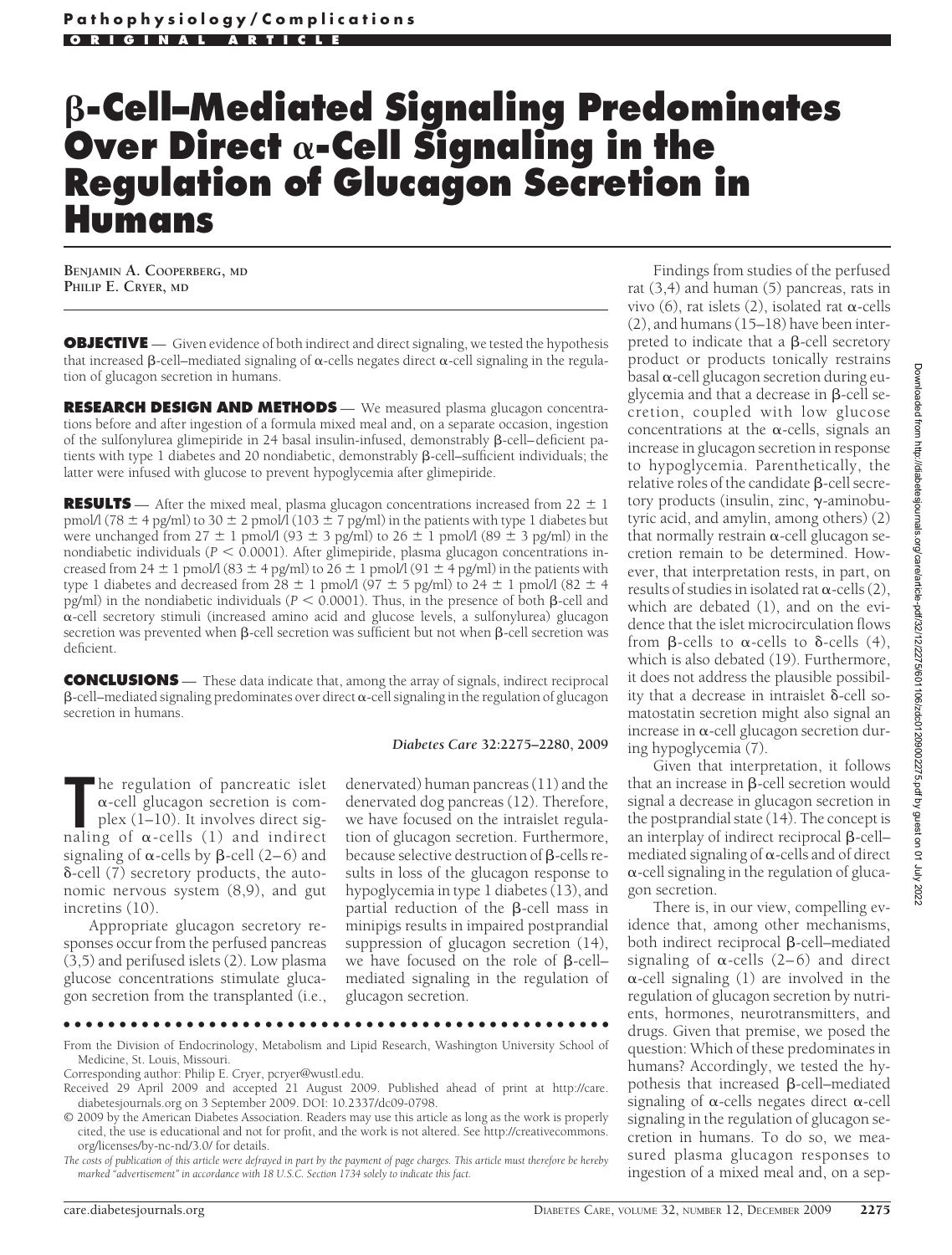#### *Glucagon secretion*

arate occasion, to ingestion of the sulfonylurea glimepiride in patients with type 1 diabetes and in nondiabetic individuals. We conceptualized patients with type 1 diabetes as a model of  $\alpha$ -cells isolated from  $\beta$ -cells because their  $\beta$ -cells had been destroyed but they have functioning  $\alpha$ -cells. (Their  $\alpha$ -cells are not, of course, isolated from other islet cells, including -cells.) Increased plasma amino acid and glucose levels after a mixed meal and sul- $\bar{f}$ onylureas normally stimulate  $\beta$ -cell secretion; increased plasma amino acid and perhaps glucose (2) levels after a mixed meal and sulfonylureas (1) stimulate --cell secretion. Our hypothesis predicts that such factors that normally stimulate both  $\beta$ -cells and  $\alpha$ -cells would stimulate glucagon secretion in patients with type 1 diabetes but not in nondiabetic individuals, i.e., in the virtual absence and the presence of  $\beta$ -cell function, respectively. Indeed, a mixed meal (20,21) and the secretagogues tolbutamide (22), glyburide (23), and repaglinide (23) have been reported to raise plasma glucagon concentrations in patients with type 1 diabetes, but all of those studies lacked nondiabetic control subjects.

# **RESEARCH DESIGN AND**

**METHODS** — Twenty-four patients with type 1 diabetes (9 women) and 20 nondiabetic individuals (10 women) gave their written consent to participate in this study, which was approved by the Washington University Human Research Protection Office and conducted at the university's Clinical Research Unit (CRU). Their mean  $\pm$  SD ages were 25.9  $\pm$  9.5 and 27.0  $\pm$  3.2 years, BMIs were 26.2  $\pm$ 3.8 and 24.6  $\pm$  5.0 kg/m<sup>2</sup>, and A1C levels were  $7.5 \pm 1.1$  and  $5.3 \pm 0.3$ %, respectively. The duration of type 1 diabetes was  $11.8 \pm 8.2$  years. Twelve of the patients were using a continuous subcutaneous insulin infusion regimen with a rapidacting insulin analog, and 12 were using a multiple daily injection insulin regimen with glargine as the basal insulin in 10 and NPH as the basal insulin in 2 with rapid-acting analogs as the prandial insulin.

The patients with type 1 diabetes took their last dose of long-acting insulin (if used) 24 h before the study. They used a rapid-acting insulin to control their diabetes until they were admitted to the CRU the evening before study. Regular human insulin (Novolin R; Novo Nordisk, Princeton, NJ) was infused intravenously to maintain near-euglycemia  $(\sim 5.6)$ 

mmol/l [100 mg/dl]) overnight. After an overnight fast, an arterialized venous sampling line was inserted into a hand vein (with that hand kept in an  $\sim$ 55°C Plexiglas box), and the insulin infusion was adjusted to maintain stable euglycemia; that insulin infusion dose was then continued through the end of the study. Nondiabetic individuals presented to the CRU, after an overnight fast, on the day of study.

Both study groups ingested a formula mixed meal (Ensure Plus; 355 kcal, 50 g carbohydrate, 13 g protein, and 11 g fat) on one study occasion and 4.0 mg glimepiride (Amaryl; sanofi-aventis U.S., Bridgewater, NJ) on the other study occasion. Glucose was infused intravenously to maintain euglycemia after glimepiride ingestion in the nondiabetic individuals. Blood samples were drawn every 15 minutes. Heart rates and blood pressures (Propaq Encore; Protocol Systems, Beaverton, OR) were measured throughout.

## Analytical methods

Plasma glucose was measured with a glucose oxidase method (YSI Glucose Analyzer; YSI, Yellow Springs, OH). Plasma insulin, C-peptide, cortisol, and growth hormone were measured with solidphase, two-site chemiluminescent immunometric assays (Immulite 1000; Siemens, Los Angeles, CA); plasma glucagon and pancreatic polypeptide were measured with Linco radioimmunoassays (Millipore, Temecula, CA). Plasma epinephrine and norepinephrine were measured with a single isotope derivative (radioenzymatic) method, and blood lactate and serum nonesterified fatty acids were measured with enzymatic techniques.

# Statistical methods

Time and condition-related variables were analyzed by repeated-measures mixed-model ANOVA. Contrasts of interest were compared with Student's *t* test.  $P < 0.05$  was considered to indicate significant differences.

# **RESULTS**

## Fasting plasma glucose and glucagon concentrations

Fasting plasma glucagon concentrations were similar in the two groups when they were sampled, after an overnight fast, at the screening visits but were lower (*P* 0.0007 and 0.0278) in the patients with type 1 diabetes after intravenous insulin

**Table 1—***Fasting plasma glucose and glucagon concentrations in patients with type 1 diabetes and nondiabetic individuals sampled at the screening visit and at 0 min in the mixed meal and glimepiride studies after intravenous insulin infusion to maintain neareuglycemia overnight in the patients with type 1 diabetes*

|                                              | Type 1       | diabetes Nondiabetic        |
|----------------------------------------------|--------------|-----------------------------|
| n                                            | 24           | 20                          |
| Plasma glucose<br>(mmol/l)                   |              |                             |
| Screening                                    |              | $7.7 \pm 0.7$ 4.7 $\pm$ 0.1 |
| Mixed-meal study $5.6 \pm 0.2$ 4.9 $\pm$ 0.1 |              |                             |
| Glimepiride study $6.0 \pm 0.2$              |              | $4.9 \pm 0.1$               |
| Plasma glucagon<br>(pmol/l)                  |              |                             |
| Screening                                    | $27 \pm 1$   | $27 \pm 1$                  |
| Mixed-meal study $22 \pm 1^*$                |              | $27 \pm 1$                  |
| Glimepiride study                            | $24 \pm 1$ † | $28 \pm 1$                  |

Data are means  $\pm$  SEM. To convert glucose to mg/dl divide by 0.05551, glucagon to pg/ml divide by  $0.2871.^{*}P = 0.0007.^{*}P = 0.0278.$ 

infusion to maintain near-euglycemia overnight (Table 1).

#### Plasma glucose, C-peptide, insulin, and epinephrine

In the patients with type 1 diabetes, plasma C-peptide concentrations remained low, plasma insulin concentrations were constant, and plasma glucose concentrations increased from  $5.6 \pm 0.2$ mmol/l (101  $\pm$  3 mg/dl) to a peak of  $14.3 \pm 0.6$  mmol/l ( $257 \pm 11$  mg/dl) after ingestion of the mixed meal (Fig. 1). In the nondiabetic individuals, plasma glucose concentrations increased from 4.9  $\pm$ 0.0 mmol/l (88  $\pm$  1 mg/dl) to a peak of  $6.6 \pm 0.2$  mmol/l (118  $\pm$  3 mg/dl) at 30 min, plasma C-peptide concentrations increased from  $0.5 \pm 0.9$  nmol/l  $(1.4 \pm 0.1)$ ng/ml) to a peak of  $1.6 \pm 0.1$  nmol/l  $(5.0 \pm 0.4 \text{ ng/ml})$  at 45 min, and plasma insulin concentrations increased from  $36 \pm 6$  pmol/l  $(6 \pm 1 \mu U/ml)$  to a peak of  $264 \pm 30$  pmol/l (44  $\pm$  5  $\mu$ U/ml) at 30 min (Fig. 1). The plasma glucose, Cpeptide, and insulin levels differed between the patients and control subjects (all  $P < 0.0001$ ). Plasma epinephrine concentrations were low and similar (Fig. 1).

In the patients with type 1 diabetes, plasma C-peptide concentrations remained low, plasma insulin concentrations were constant, and plasma glucose concentrations increased gradually from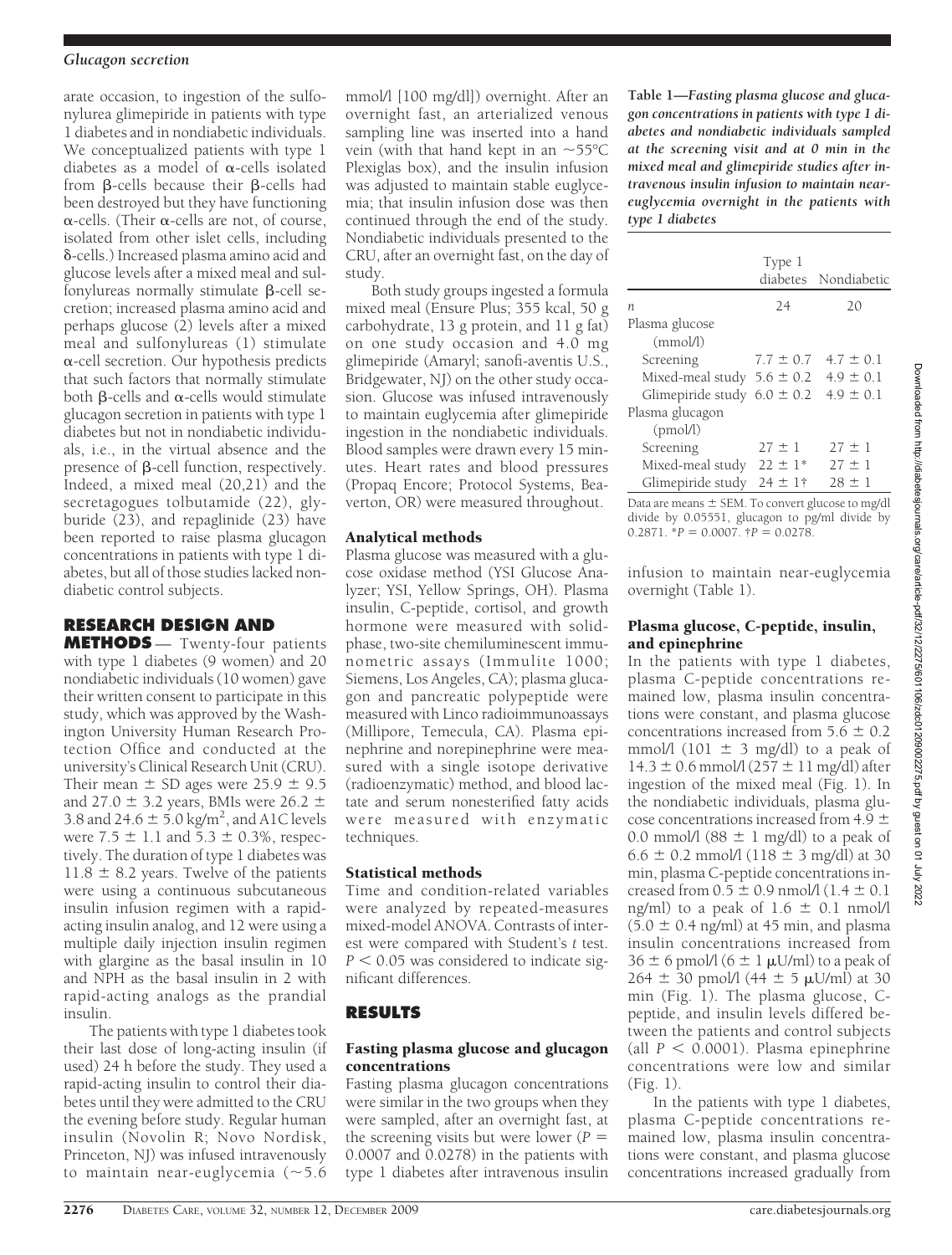



## Plasma glucagon

In the patients with type 1 diabetes, plasma glucagon concentrations increased from  $22 \pm 1$  pmol/l (78  $\pm$  4 pg/ ml) to a peak of 30  $\pm$  2 pmol/l (103  $\pm$  7 pg/ml) at 30 min after ingestion of the mixed meal and from  $24 \pm 1$  pmol/l  $(83 \pm 4 \text{ pg/ml})$  to a peak of  $26 \pm 1 \text{ pmol/l}$  $(91 \pm 4$  pg/ml) at 135 min after ingestion of glimepiride (Fig. 3). In the nondiabetic individuals, plasma glucagon concentrations tended to decline from  $27 \pm 1$ pmol/l (93  $\pm$  3 pg/ml) to 26  $\pm$  1 pmol/l  $(89 \pm 3 \text{ pg/ml})$  at 105 min after ingestion of the mixed meal and decreased from  $28 \pm 1$  pmol/l (97  $\pm$  5 pg/ml) to a nadir of  $24 \pm 1$  pmol/l (82  $\pm$  4 pg/ml) at 195 min after ingestion of glimepiride (Fig. 3). The baseline-adjusted plasma glucagon levels differed between the patients and control subjects (both  $P < 0.0001$ ).

## Other neuroendocrine and metabolic parameters

Plasma norepinephrine concentrations were unchanged after the mixed meal and glimepiride and did not differ between the groups (data not shown). After the mixed meal, plasma pancreatic polypeptide concentrations increased from 25  $\pm$ 4 pmol/l (105  $\pm$  17 pg/ml) to a peak of  $59 \pm 9$  pmol/l (246  $\pm$  39 pg/ml) at 30 min in the patients with type 1 diabetes and from  $29 \pm 3$  pmol/l (123  $\pm$  14 pg/ml) to a peak of  $67 \pm 9$  pmol/l  $(279 \pm 36)$ pg/ml) at 15 min in the nondiabetic individuals; they were unchanged after glimepiride. Pancreatic polypeptide levels did not differ between the patients and control subjects. Plasma cortisol and growth hormone concentrations also did not differ between the patients and control subjects under either condition (data not shown).

After ingestion of the mixed meal, blood lactate concentrations increased from 784  $\pm$  93 to 1,071  $\pm$  160  $\mu$ mol/l at 120 min in the patients with type 1 diabetes and from  $660 \pm 56$  to  $1,590 \pm 127$  $\mu$ mol/l at 75 min in the nondiabetic individuals ( $P = 0.0221$ ). Lactate levels were unchanged and similar in both groups after ingestion of glimepiride. Serum nonesterified fatty acid concentrations were unaltered in the patients after the mixed meal and glimepiride but were sup-



Figure 1—*Means SEM plasma glucose, C-peptide, insulin, and epinephrine concentrations before and after ingestion of a mixed meal in basal insulin–infused patients with type 1 diabetes (T1DM) (*F*) and nondiabetic (ND) individuals (*E*). Differences in glucose, C-peptide, and insulin levels,* P *0.0001.*

6.0  $\pm$  0.2 mmol/l (108  $\pm$  3 mg/dl) to a peak of 9.4  $\pm$  0.9 mmol/l (169  $\pm$  17 mg/ dl) at 225 min after ingestion of glimepiride (Fig. 2). In the nondiabetic individuals, glucose was infused to prevent hypoglycemia (the lowest mean plasma glucose concentration was  $4.6 \pm$ 0.9 mmol/l  $[84 \pm 1 \text{ mg/d}]$  at 165 min),

plasma C-peptide concentrations increased from  $0.5 \pm 0.9$  nmol/l (1.4  $\pm$  0.1 ng/ml) to a peak of  $1.3 \pm 0.2$  nmol/l  $(3.8 \pm 0.6 \text{ ng/ml})$  at 210 min, and plasma insulin concentrations increased from  $36 \pm 6$  pmol/l  $(6 \pm 1 \text{ }\mu\text{U/ml})$  to a peak of 138  $\pm$  24 pmol/l (23  $\pm$  4  $\mu$ U/ml) at 195 min (Fig. 2). The plasma glucose,



Figure 2—*Means SEM plasma glucose, C-peptide, insulin, and epinephrine concentrations before and after ingestion of the sulfonylurea glimepiride in basal insulin–infused patients with type 1 diabetes (T1DM) (*F*) and nondiabetic (ND) individuals (*E*), the latter infused with glucose intravenously to prevent hypoglycemia. Differences in insulin, C-peptide, and insulin levels,* P *0.0001.*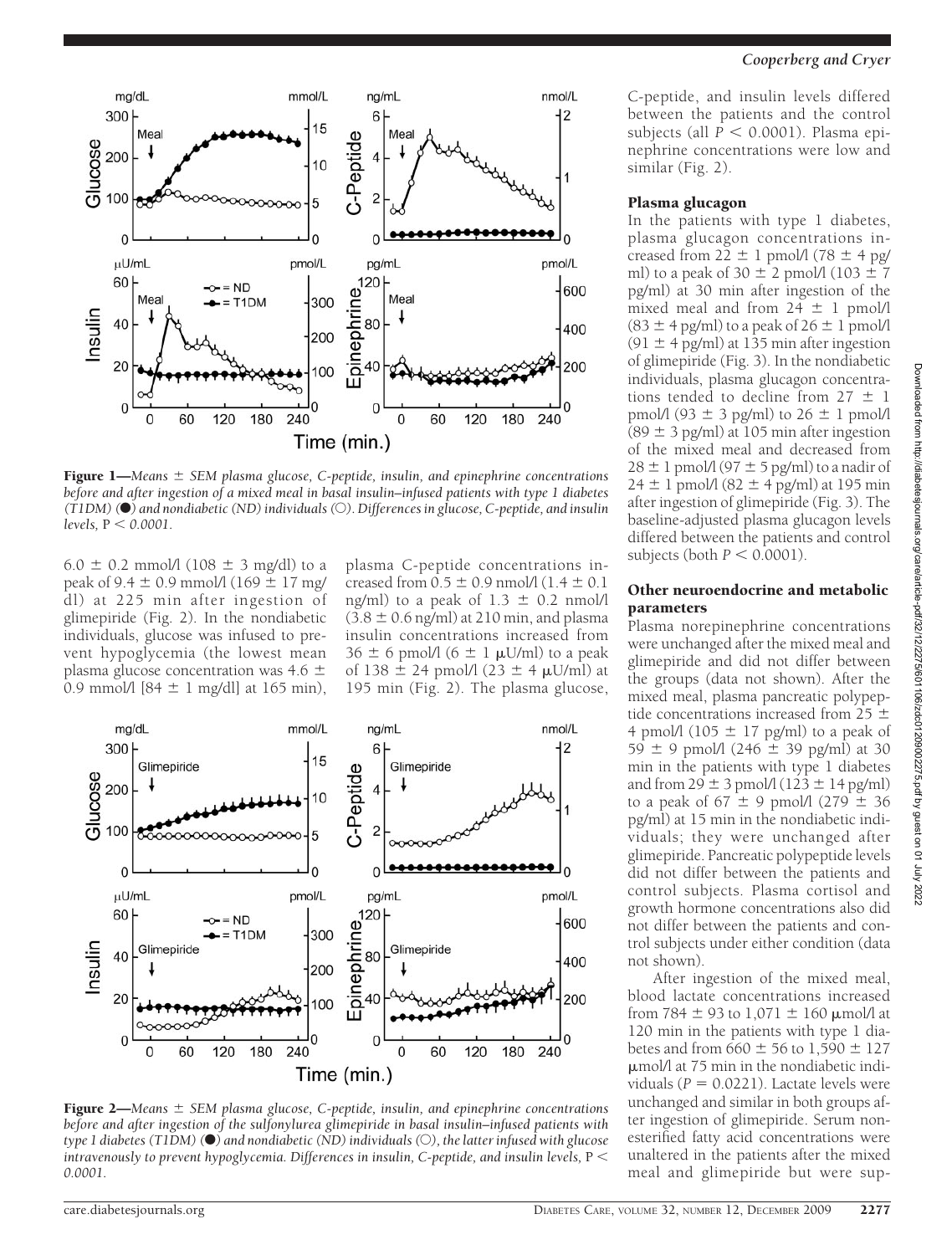*Glucagon secretion*



Figure 3—*Means SEM plasma glucagon concentrations (*left panels*) and change in plasma glucagon from zero time (*right panels*) before and after ingestion of a mixed meal (*top panels*) and of the sulfonylurea glimepiride (*bottom panels*) in basal insulin–infused patients with type 1 diabetes (T1DM) (*F*) and nondiabetic (ND) individuals (*E*). Differences in baseline-adjusted glucagon levels,*  $P < 0.0001$ .

pressed from  $646 \pm 64$  to  $210 \pm 23$  $\mu$ mol/l at 75 min and from 786  $\pm$  92 to 310 µmol/l at 195 min, respectively, under the two conditions in the control subjects (both  $P < 0.0001$ ).

**CONCLUSIONS** — We tested the hypothesis that increased  $\beta$ -cellmediated signaling of  $\alpha$ -cells negates direct  $\alpha$ -cell signaling in the regulation of glucagon secretion in humans. To do so, we contrasted the plasma glucagon responses to the ingestion of a mixed meal and sulfonylurea glimepiride, conditions that normally stimulate both  $\beta$ -cells and --cells, in nondiabetic individuals and patients with type 1 diabetes, i.e., in individuals with normal and virtually absent  $\beta$ -cell function, respectively. The data support our hypothesis. Plasma glucagon concentrations were unchanged or decreased in the nondiabetic individuals with intact  $\beta$ -cell function but were increased in the patients with  $\beta$ -cell failure after ingestion of both the mixed meal and glimepiride.

We attribute these dichotomous plasma glucagon concentration responses to the presence and virtual absence of -cell function in the nondiabetic individuals and the patients with type 1 diabetes, respectively. It is likely that that was not the only difference between the two groups. For example, appropriate

provocative testing would most likely have demonstrated reduced autonomic (adrenomedullary, sympathetic, and parasympathetic) responses in the patients with type 1 diabetes (24). However, reduced autonomic responses, which are all normally stimulatory (8), could not explain the observed increased glucagon responses (8,9). In the present study, plasma epinephrine and norepinephrine concentrations (measures of sympathoadrenal activity) and plasma pancreatic polypeptide concentrations (a measure of parasympathetic activity) were comparable in both groups under both conditions. Therefore, differences in autonomic signaling could not explain the observed differences in the glucagon responses. Among the gut incretins, glucagon-like peptide-1 (GLP-1), but not glucosedependent insulinotropic polypeptide (GIP), normally suppresses glucagon secretion (10). Thus, reduced GLP-1, but not GIP, actions in patients with diabetes could explain less suppression of glucagon secretion after a mixed meal. However, that suppression would not explain the observed increased glucagon responses to a mixed meal or those to glimepiride in the patients. Thus, we conclude that our data are consistent with the interpretation that indirect reciprocal -cell–mediated signaling predominates over direct  $\alpha$ -cell signaling in the regulation of glucagon secretion in humans. That conclusion does not exclude an additional role for  $\delta$ -cell somatostatin.

The relative contributions of the po $t$ ential  $\beta$ -cell secretory products that normally restrain  $\alpha$ -cell glucagon secretion (2) remain to be clarified. That issue is of considerable biological interest. However, the identity of the relevant  $\beta$ -cell secretory products is not critical to the interpretation of our evidence that indirect reciprocal  $\beta$ -cell–mediated signaling, whatever the signaling molecules, predominates over direct  $\alpha$ -cell signaling in the regulation of glucagon secretion.

The significantly lower baseline plasma glucagon concentrations in the patients with type 1 diabetes on both the mixed-meal and the glimepiride study occasions were most likely the result of the intravenous insulin infusions used to maintain near-euglycemia overnight. Fasting plasma glucagon concentrations were similar in the patients with type 1 diabetes and in the nondiabetic individuals sampled after an overnight fast in the absence of overnight insulin infusion in the patients. These findings document the fact that replacement doses of exogenous insulin or one of the components of the insulin preparation suppress glucagon secretion. Notably, however, the lower baseline plasma glucagon concentrations did not preclude the finding of an enhanced glucagon response to both stimuli.

The  $\alpha$ -cell actions of sulfonylureas are complex. For example, low concentrations of tolbutamide stimulate glucagon release from mouse islets, whereas high concentrations are inhibitory (1). In humans, intravenous tolbutamide, which stimulated  $\beta$ -cell secretion, neither raised nor lowered basal plasma glucagon concentrations (15,17) but prevented the glucagon response to hypoglycemia (15). In the present study, the sulfonylurea glimepiride raised plasma glucagon concentrations in the virtual absence of  $\beta$ -cell function, implying a direct  $\alpha$ -cell stimulatory effect.

This study was not designed to assess the impact of glucagon on glycemia in type 1 diabetes. Plasma glucose concentrations increased substantially after ingestion of the mixed meal in the patients with type 1 diabetes. That result is plausibly attributable to the absence of an increase in insulin secretion; an additional effect of the documented increase in glucagon secretion cannot be excluded. Plasma glucose concentrations rose after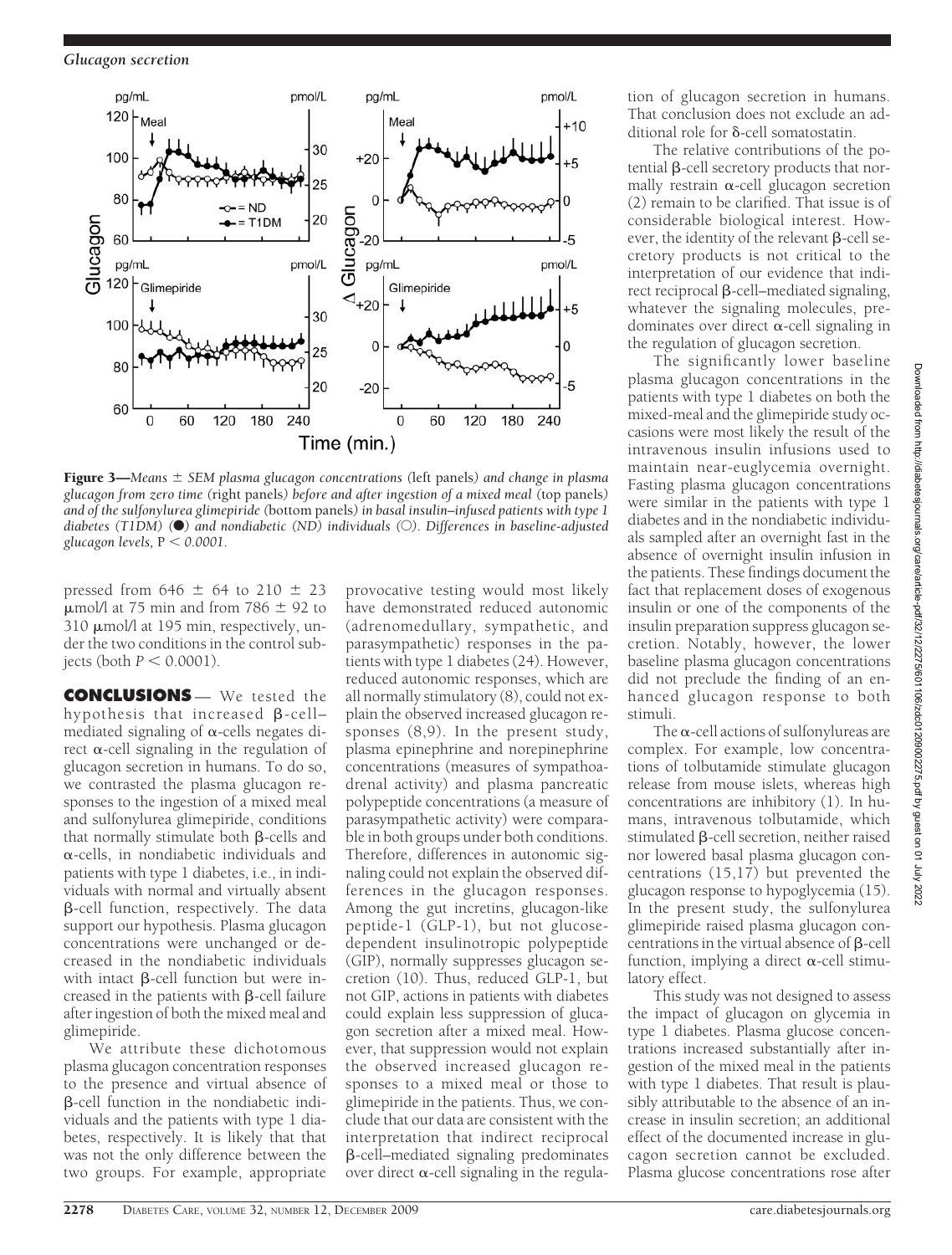ingestion of glimepiride in the patients with type 1 diabetes despite ongoing insulin infusion. Although it is conceivable that the documented increase in glucagon secretion contributed to that increase in plasma glucose, the temporal pattern suggests that an additional, unidentified factor was involved. The possibility of imperfect insulin replacement remains.

The finding of predominant  $\beta$ -cell regulation of  $\alpha$ -cell glucagon secretion has clinical implications. Given that a decrease in an intraislet  $\beta$ -cell secretory product, in concert with low  $\alpha$ -cell glucose concentrations, normally signals an increase in  $\alpha$ -cell glucagon secretion during hypoglycemia (15–18), it follows that, because it stems fundamentally from -cell failure, the pathophysiology of glucose counterregulation is the same in type 1 diabetes and advanced type 2 diabetes, albeit with different time courses (24): in the setting of a period of therapeutic hyperinsulinemia and the resulting falling  $p$ lasma glucose concentrations,  $\beta$ -cell failure causes neither a decrease in insulin secretion nor an increase in glucagon secretion leading to an episode of hypoglycemia; the latter causes an attenuated sympathoadrenal response to subsequent hypoglycemia and, thus, the clinical syndromes of defective glucose counterregulation and hypoglycemia unawareness, the components of hypoglycemiaassociated autonomic failure in diabetes (24).

Predominant  $\beta$ -cell regulation of  $\alpha$ -cell glucagon secretion may also be relevant to the pathogenesis of postprandial as well as postabsorptive hyperglycemia in type 1 diabetes and in type 2 diabetes (14) if failure of postprandial suppression of glucagon plays an important role (25). Oral glucose tolerance tests in individuals with normal glucose tolerance, impaired glucose tolerance, and type 2 diabetes documented an inverse relationship between the suppression of plasma glucagon and plasma glucose concentrations (25). Given the present findings, it is conceivable that diminished early  $\beta$ -cell secretion accounted for both progressively increased plasma glucose concentrations and progressively decreased suppression of plasma glucagon concentrations with progressive deterioration of glucose tolerance.

In summary, these data indicate that, among the array of signals, indirect reciprocal  $\beta$ -cell–mediated signaling of  $\alpha$ -cells predominates over direct  $\alpha$ -cell signaling

in the regulation of glucagon secretion in humans.

**Acknowledgments**— This study was supported in part by National Institutes of Health Grants R37-DK-27085 and UL1-RR-24992 and by a fellowship award from the American Diabetes Association.

P.E.C. has served as a consultant to Mann-Kind Corp., Marcadia Biotech, and Merck & Co. No other potential conflicts of interest relevant to this article were reported.

Parts of this study were presented in abstract form at the 68th Scientific Sessions of the American Diabetes Association, San Francisco, California, 6–10 June 2008.

We acknowledge the assistance of the staff of the Washington University Clinical Research Unit in the performance of this study; the technical assistance of Krishan Jethi, Michael Morris, Zina Lubovich, Laura Karsteter, Nalima Parikh, Tanya Eden, and Melissa Mc-Kenna; and the assistance of Janet Dedeke in the preparation of this article.

#### **References**

- 1. MacDonald PE, De Marinis YZ, Ramracheya R, Salehi A, Ma X, Johnson PR, Cox R, Eliasson L, Rorsman P. A  $K_{ATP}$  $channel-dependent$  pathway within  $\alpha$ -cells regulates glucagon release from both rodent and human islets of Langerhans. PLoS Biol 2007;5:1236–1247
- 2. Gromada J, Franklin I, Wollheim CB.  $\alpha$ -Cells of the endocrine pancreas: 35 years of research but the enigma remains. Endocr Rev 2007;28:84–116
- 3. Maruyama H, Hisatomi A, Orci L, Grodsky GM, Unger RH. Insulin within islets is a physiologic glucagon release inhibitor. J Clin Invest 1984;74:2296–2299
- 4. Samols E, Stagner JI, Ewart RBL, Marks V. The order of islet microvascular cellular perfusion is  $B \rightarrow A \rightarrow D$  in the perfused rat pancreas. J Clin Invest 1988;82:350–353
- 5. Brunicardi FC, Kleinman R, Moldovan S, Nguyen TH, Watt PC, Walsh J, Gingerich R. Immunoneutralization of somatostatin, insulin and glucagon causes alterations in islet cell secretion in the isolated perfused human pancreas. Pancreas 2001;23:302– 308
- 6. Zhou H, Tran PO, Yang S, Zhang T, LeRoy E, Oseid E, Robertson RP. Regulation of  $\alpha$ -cell function by the  $\beta$ -cell during hypoglycemia in Wistar rats: the "switch-off hypothesis." Diabetes 2004;53:1482– 1487
- 7. Hauge-Evans AC, King AJ, Carmignac D, Richardson CC, Robinson IC, Low MJ, Christie MR, Persaud SJ, Jones PM. Somatostatin secreted by islet  $\delta$ -cells fulfills multiple roles as a paracrine regulator of islet function. Diabetes 2009;58:403–411
- 8. Taborsky GJ Jr, Ahrén B, Havel PJ. Autonomic mediation of glucagon secretion

during hypoglycemia. Diabetes 1998;47: 995–1005

- 9. Marty N, Dallaporta M, Thorens B. Brain glucose sensing, counterregulation, and energy homeostasis. Physiology (Bethesda) 2007;22:241–251
- 10. Holst JJ. The physiology of glucagon-like peptide 1. Physiol Rev 2007;87:1409– 1439
- 11. Diem P, Redmon JB, Abid M, Moran A, Sutherland DE, Halter JB, Robertson RP. Glucagon, catecholamine and pancreatic polypeptide secretion in type 1 diabetic recipients of pancreas allografts. J Clin Invest 1990;86:2008–2013
- 12. Sherck SM, Shiota M, Saccomando J, Cardin S, Allen EJ, Hastings JR, Neal DW, Williams PE, Cherrington AD. Pancreatic response to mild non-insulin-induced hypoglycemia does not involve extrinsic neural input. Diabetes 2001;50:2487– 2496
- 13. Gerich JE, Langlois M, Noacco C, Karam JH, Forsham PH. Lack of glucagon response to hypoglycemia in diabetes: evidence for an intrinsic pancreatic  $\alpha$  cell defect. Science 1973;182:171–173
- 14. Meier JJ, Kjems LL, Veldhuis JD, Lefèbvre P, Butler PC. Postprandial suppression of glucagon secretion depends on intact pulsatile insulin secretion: further evidence for the intraislet insulin hypothesis. Diabetes 2006;55:1051–1056
- 15. Banarer S, McGregor VP, Cryer PE. Intraislet hyperinsulinemia prevents the glucagon response to hypoglycemia despite an intact autonomic response. Diabetes 2002;51:958–965
- 16. Gosmanov NR, Szoke E, Israelian Z, Smith T, Cryer PE, Gerich JE, Meyer C. Role of the decrement in intraislet insulin for the glucagon response to hypoglycemia in humans. Diabetes Care 2005;28: 1124–1131
- 17. Israelian Z, Gosmanov NR, Szoke E, Schorr M, Bokhari S, Cryer PE, Gerich JE, Meyer C. Increasing the decrement in insulin secretion improves glucagon responses to hypoglycemia in advanced type 2 diabetes. Diabetes Care 2005;28: 2691–2696
- 18. Raju B, Cryer PE. Loss of the decrement in intraislet insulin plausibly explains loss of the glucagon response to hypoglycemia in insulin-deficient diabetes. Diabetes 2005; 54:757–764
- 19. Cabrera O, Berman DM, Kenyon NS, Ricordi C, Berggren P-O, Caicedo A. The unique cytoarchitecture of human pancreatic islets has implications for islet cell function. Proc Natl Acad Sci U S A 2006; 103:2334–2339
- 20. Brown RJ, Sinaii N, Rother KI. Too much glucagon, too little insulin. Diabetes Care 2008;31:1403–1404
- 21. Pörksen S, Nielsen LB, Kaas A, Kocova M, Chiarelli F, Orskov C, Holst JJ, Ploug KB, Hougaard P, Hansen L, Mortensen HB,